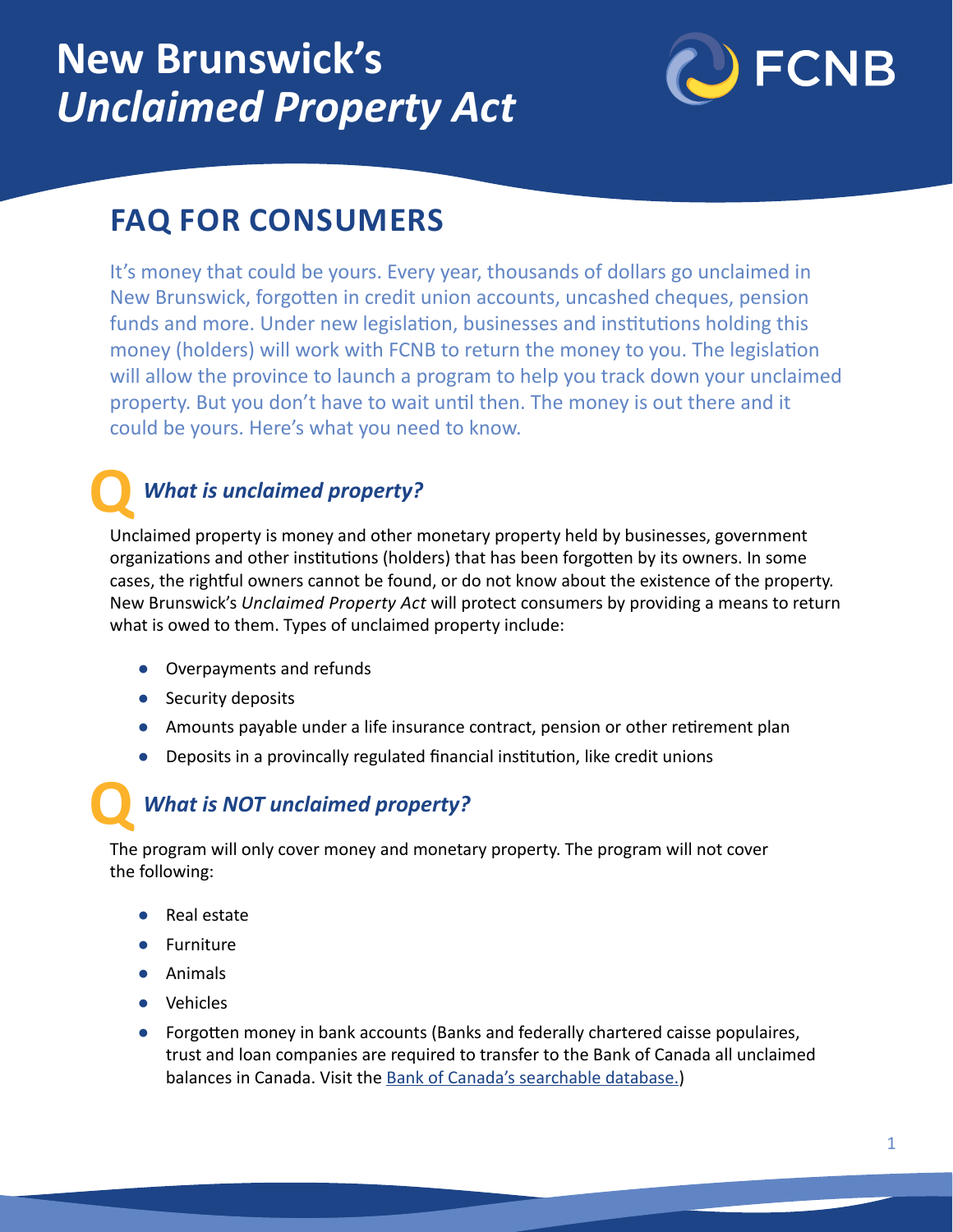# **Q** *When do money and monetary property become unclaimed?*

For the most part, they are considered abandoned or unclaimed when there has been no account activity on the money or monetary property for at least three years; 10 years for accounts held by credit unions.

# **Q** *What happens to unclaimed property?*

The Government of New Brunswick passed unclaimed property legislation to protect consumers who have lost track of their money and monetary property. Three other provinces (Quebec, Alberta and British Columbia) and every state in the U.S. run similar programs, often referred to as "unclaimed property programs."

The law will require companies to turn unclaimed money and monetary property over to FCNB, the administrator of the unclaimed property program. The program will hold the funds and provide a searchable list on the unclaimed property portal at [FundsFinderNB.ca](http://FundsFinderNB.ca).

The program will safeguard the forgotten property. If claimants can verify their entitlement to the money, FCNB will return it to the claimant.

## *How does monetary property become abandoned or unclaimed?*

**Q** Under the unclaimed property legislation, money and monetary property is considered to be abandoned if no activity has occurred for three years (10 years for credit union accounts). You may have unclaimed money if:

- **●** You left a job, but never returned to receive your last paycheque.
- **●** You had a relative who passed on, leaving an estate, but the heirs were never located.
- **●** You opened and deposited money in credit union accounts and forgot about it.
- **●** You received a cheque you did not cash.

#### *How is the government addressing unclaimed property?*

**Q** The legislation gives FCNB the authority to develop and maintain an up-to-date online list of unclaimed property, which will be searchable, free of charge. The legislation will require holders of unclaimed property to take reasonable steps to try to locate the owners, and if unsuccessful, will require holders to remit the property to FCNB. Owners will then have the ability to search for, claim and recover their property through FCNB. The program will also relieve holders of the expense and liability of carrying the property.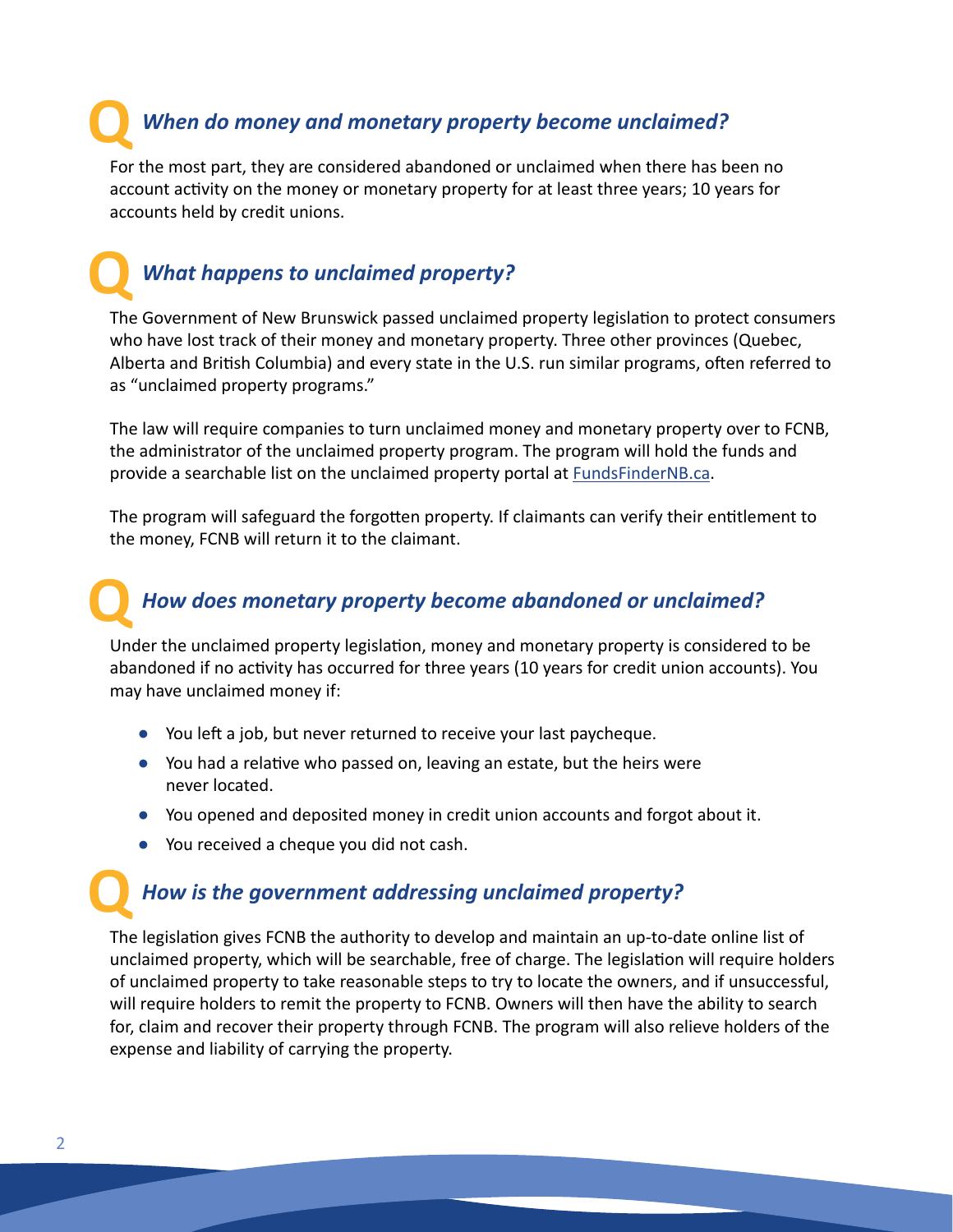## **Q***How do I keep track of my money and monetary property, so that they don't become unclaimed?*

Money and monetary property can become lost due to lack of communication between companies and owners. You should contact institutions that hold your money every year, especially if you changed address or marital status. Keep accurate financial records, and record all insurance policies, security investments as well as rent and utility deposits.

Here are some tips on how to prevent your money from becoming unclaimed:

- **●** Record all security investments and be sure to cash all dividend cheques received.
- **●** Record all utility deposits, including telephone, cable and electricity deposits.
- **●** Prepare a check list of all accounts to be notified when you change your address.
- **●** Respond to legitimate companies requesting confirmation that you want to keep your account active.
- **●** If you change your name and/or address due to marriage, divorce or other legal action, notify your:
	- ◆ Broker
	- ◆ Credit card issuer
	- ◆ Employer
	- ◆ Life and health insurance contact
	- ◆ Mortgage lender
	- ◆ Lawyer
	- ◆ Accountant and/or investment manager
	- ◆ Safe deposit box holder
- **●** Notify your business contacts of your address change when you move.
- **●** Cash all cheques promptly upon receipt, no matter how small.
- **●** Leave a forwarding address with your employer before leaving a job.
- **●** Check in with your former employer within six months after leaving a job to ensure you have received all of your paycheques.
- **●** Have a well prepared will.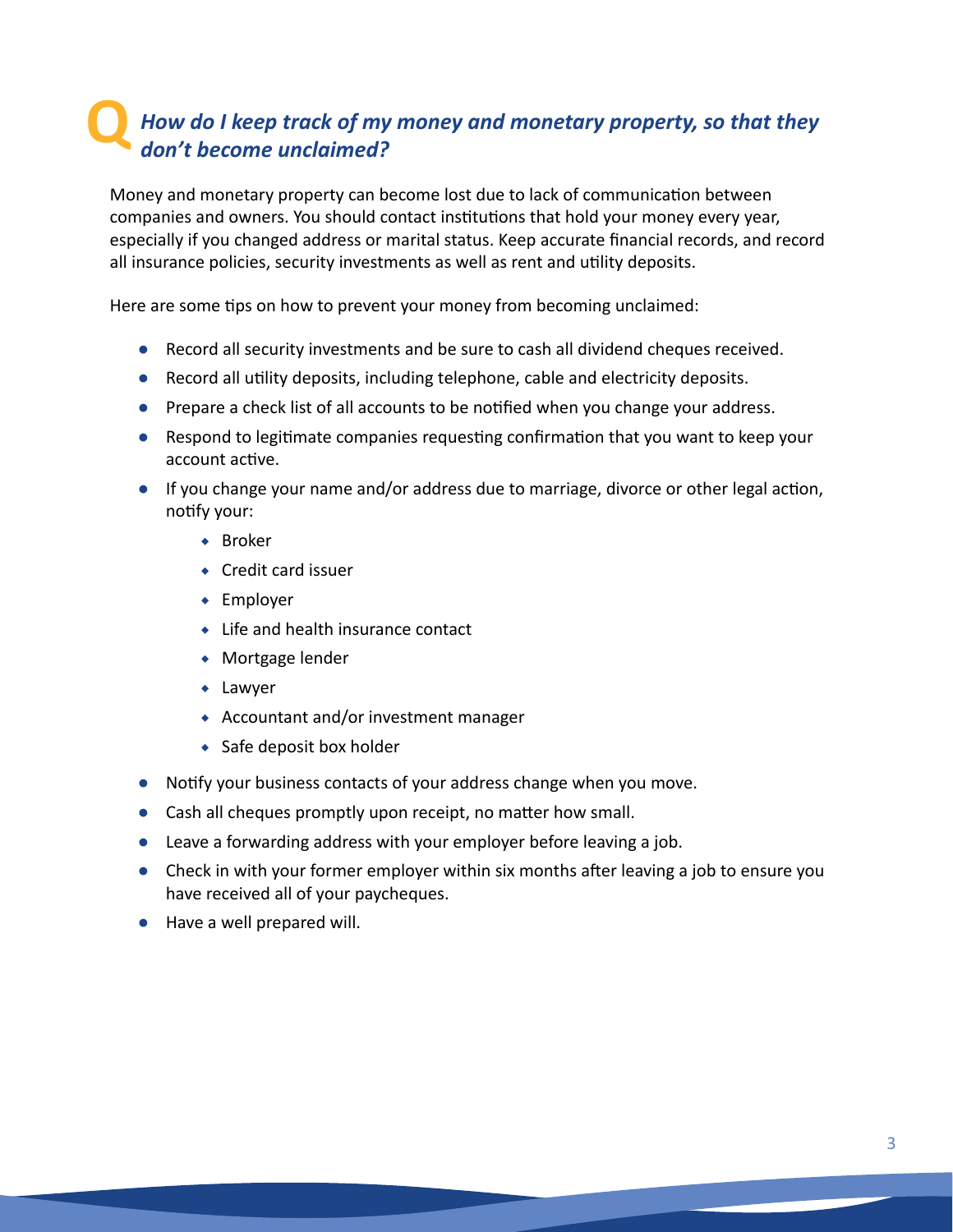#### *How can I track down my unclaimed property?*

**●** Contact previous employers.

**Q**

- **●** Contact companies to which you have given utility deposits and not received them back, including telephone, cable and electricity companies.
- **●** Check with previous business contacts.
- **●** Check with brokers and mortgage lenders.
- **●** Contact credit card issuers.
- **●** Check with your life and health insurance broker.
- **●** Check with your lawyer and accountant.
- **●** Check on your retirement fund, investments and safe deposit box accounts.
- **•** If you previously lived in [Quebec](https://www.revenuquebec.ca/en/unclaimed-property/), [Alberta](https://unclaimedproperty.alberta.ca/publicTracs/searchUnclaimedProperty.do?event=init) or [British Columbia](https://unclaimedpropertybc.ca/searchp/search/), you can search their online lists to see if you have unclaimed property there. If you previously lived in the United States, search [missingmoney.com.](https://missingmoney.com/en/) These searches are free.

# **Q** *What if someone offers to help me locate unclaimed property?*

As unclaimed property programs come into effect in Canada, companies inevitably pop up offering to do searches for a fee. However, you can search for forgotten property or money on provincial and state websites **free of charge**. For a list of other jurisdictions that offer this service for free, visit the National Association of Unclaimed Property Administrators' [\(NAUPA\)](https://unclaimed.org/) website or [missingmoney.com](https://missingmoney.com/en/). If you feel that you are owed money by a business or government agency, contact them directly.

You may choose to accept the fee-for-service help of a person or agency to locate your property, but taking the time to search on your own may be worthwhile. If you do purchase the services of a property locator, make sure you get the arrangement in writing.